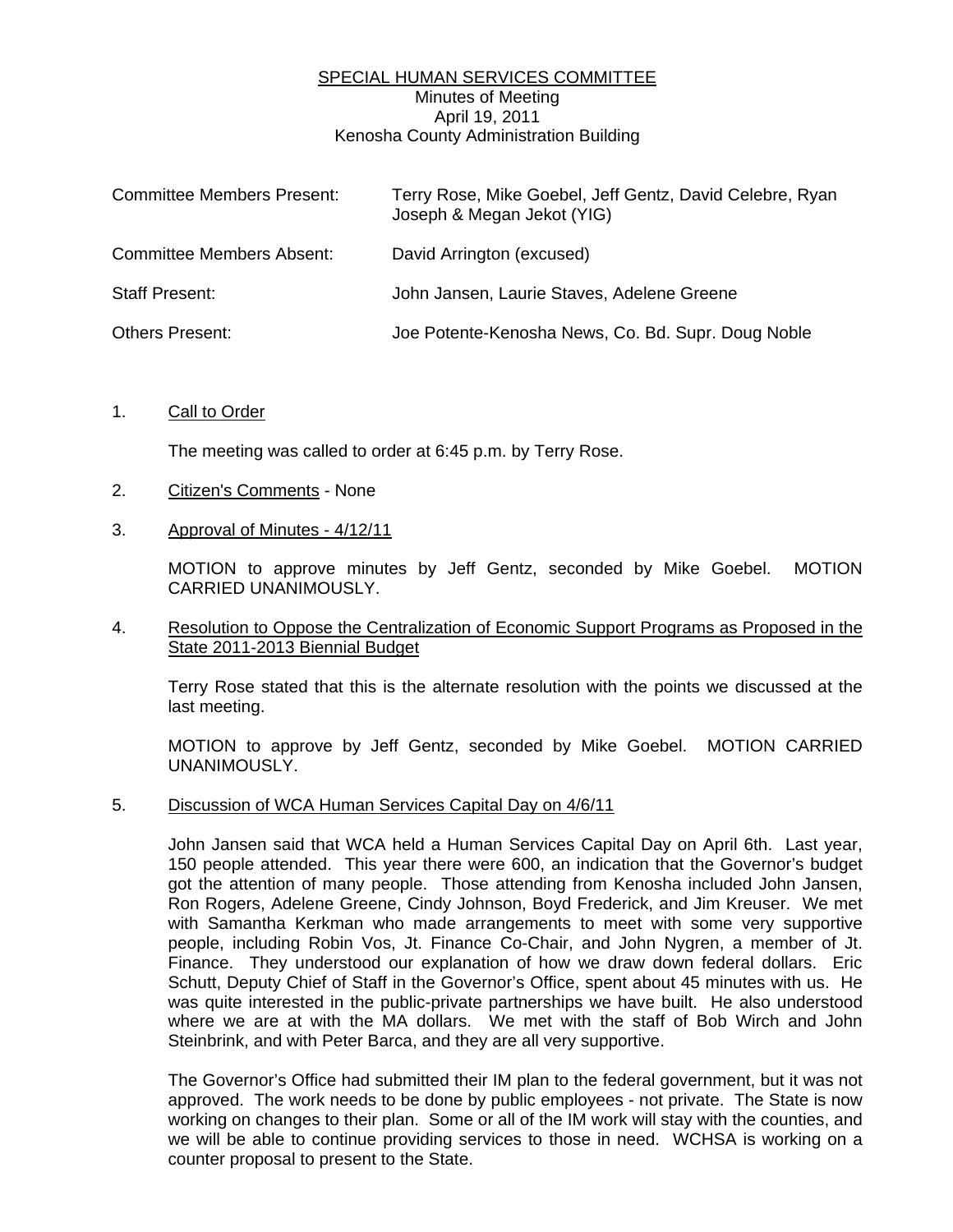Boyd Frederick stated that we need to change what the government wants to do with IM. Most of our state legislators understand that Family Care and IM need to stay the same. It's only the new legislators who don't understand yet. He will keep in touch with the representatives, hoping to educate them.

 Mr. Jansen added that during the WCA meeting, they discussed Family Care and the waiting lists scheduled to begin on June 20th, Juvenile Corrections closing a facility and merging with another, Child Support and IM issues.

 Laurie Staves explained that \$3.9 million is the total levy. This is the amount the State wants to take from our Community Aids allocation. Mr. Rose thought it was outrageous for the State to think they could take those local tax dollars. Mr. Jansen said the State knows what it is. Eric Schutt in the Governor's Office said that the view is that changes have to be made but he likes the work we are doing in Kenosha.

 David Celebre asked if the State is talking about changing the one line item for IM reporting to break it down. Ms. Staves replied that it was an inaccurate assumption on the part of the State and it has been clarified now.

 Jeff Gentz asked if any thought has been given to inviting some of these key players to Kenosha to see how we do it here. They may not accept, but he would like them to get the perspective of the clients we serve. Mr. Jansen replied that that invitation was extended to everyone they met with on Capital Day.

 Mr. Jansen said that the State will have to back off on some of this because the federal government won't let them privatize IM. It has to be done by government workers. The ESC expanded for state-wide eligibility received a corrective action plan from the federal government at the same time.

 Mr. Rose said the State's goal is to make it more difficult to become eligible and to slow down the process. They will have fewer people applying because they will get discouraged. Then a year from now, the State will conclude that because they have fewer people enrolled now, this means that people were previously being made eligible and should not have been. This is an issue that should be shared with Senator Kohl's office.

## 6. DHS 2010 Close-Out

 Laurie Staves distributed the 2010 Closeout Report. DCFS had additional federal/state revenue of \$300,000, savings of \$980,349 in placements, provider contract savings of \$300,000, and personnel savings of \$150,000 because of a health insurance credit. Total DCFS savings = \$1,730,349.

 DADS had additional federal revenue of \$60,000, provider contract savings of \$47,500, personnel savings of \$62,500, but an increase in MH residential and institute placements costs of \$516,000. In September, when we reported to this Committee, DADS had a deficit of  $$700,000$ , and this has since been cut in half. DADS deficit =  $$346,000$ .

 Health had additional revenue of \$42,667, personnel savings of \$54,961, and provider contract savings of  $$30,000$ . Health savings =  $$127,628$ .

 Brookside had a deficit of \$660,171, which includes coverage of \$730,000 debt service payment (which will be completed in 2013).

 Total 2010 DHS budget close-out leaves an excess of \$851,806 lapsing to the General Fund. This is the largest amount DHS has ever given back to the General Fund.